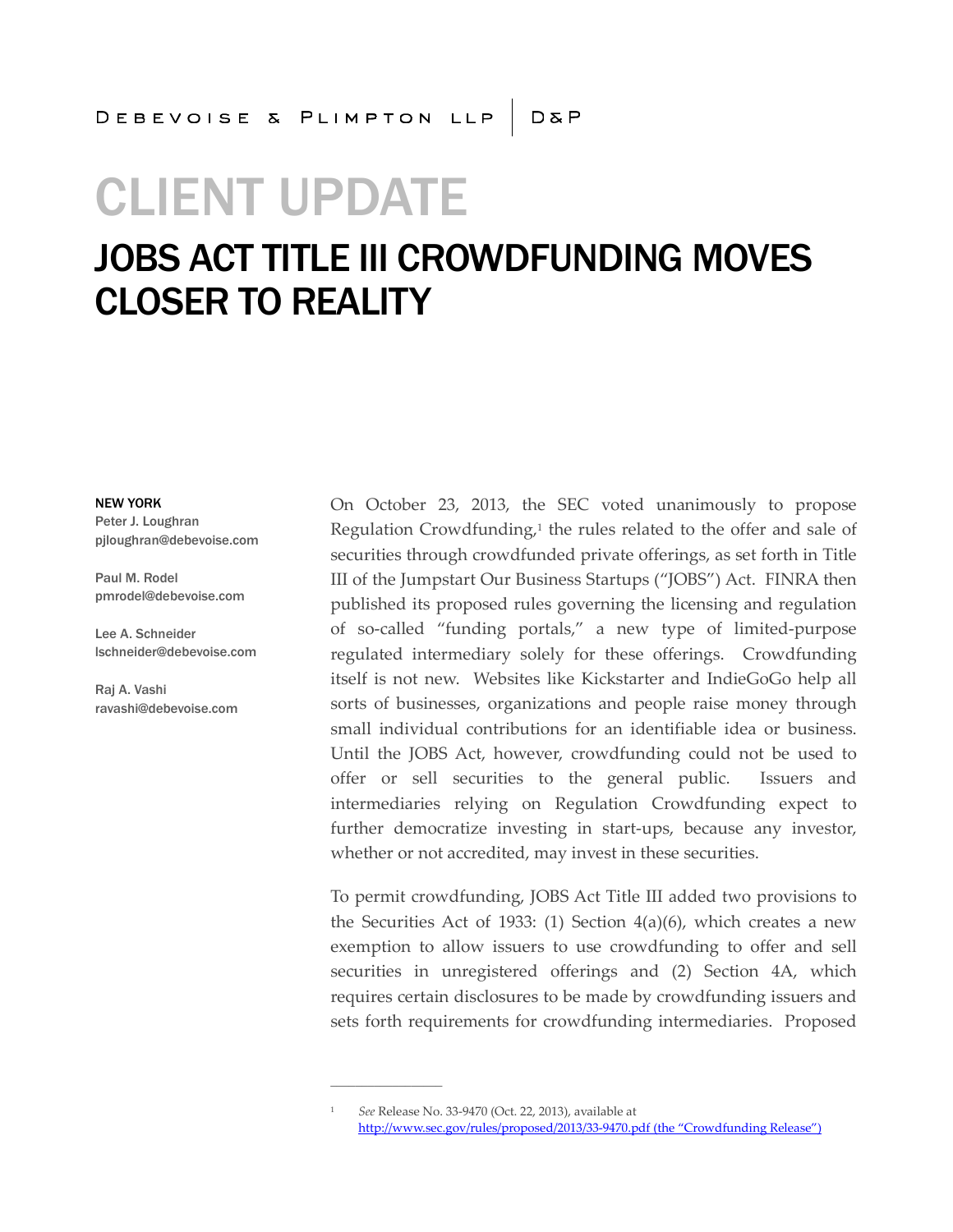Regulation Crowdfunding and the proposed FINRA rules would implement these statutory provisions and create the regulatory framework for crowdfunding. Both agencies have sought comment on all aspects of their proposed rules, which are due in early February.

#### WHO MAY BE A CROWDFUNDING INVESTOR?

Anyone. Offerings under Regulation Crowdfunding are private offerings, but there are no limitations on who may invest. While the SEC has already permitted crowdfunding-type offerings to accredited investors in the AngelList<sup>2</sup> and FunderClub<sup>3</sup> no-action letters, offerings under JOBS Act Title III and Regulation Crowdfunding are not exclusively for accredited investors.

#### WHO MAY BE A CROWDFUNDING ISSUER?

Many, though not all, US companies would be eligible to rely on the crowdfunding exemption from registration. Non-US companies, issuers that are already SEC reporting companies and both registered and exempt investment companies would not be eligible. Additionally, issuers with certain deficiencies would be ineligible, including (a) companies disqualified under Section 302(d) of the JOBS Act and Proposed Rule 503 (which includes, among other things, certain designated "bad actor" disqualifications), (b) previous crowdfunding issuers that have failed to comply with the applicable annual reporting requirements during the two years prior to a new offering, (c) companies that have no specific business plan and (d) companies whose sole business plan is to engage in a merger or acquisition with one or more other companies.

#### HOW MUCH CAN AN ELIGIBLE ISSUER RAISE USING CROWDFUNDING?

An eligible crowdfunding issuer may raise a maximum of \$1 million from all investors in a 12-month period. Only capital raised in reliance on the  $4(a)(6)$  crowdfunding exemption will count towards this \$1,000,000 limit; capital raised through other means, such as through a Regulation D offering, would not be counted in determining the aggregate amount sold in reliance on Section  $4(a)(6)$ . Furthermore, an offering made in reliance on Section 4(a)(6) would not be integrated with any other exempt offerings made by the issuer.

**\_\_\_\_\_\_\_\_\_\_\_\_\_\_\_\_\_\_**

<sup>2</sup> AngelList LLC, SEC No-Action Letter (Mar. 28, 2013), available at http://www.sec.gov/divisions/marketreg/mr-noaction/2013/angellist-15a1.pdf.

<sup>&</sup>lt;sup>3</sup> FundersClub Inc. and FundersClub Management LLC, SEC No-Action Letter (Mar. 26, 2013), available at http://www.sec.gov/divisions/marketreg/mr-noaction/2013/funders-club-032613-15a1.pdf.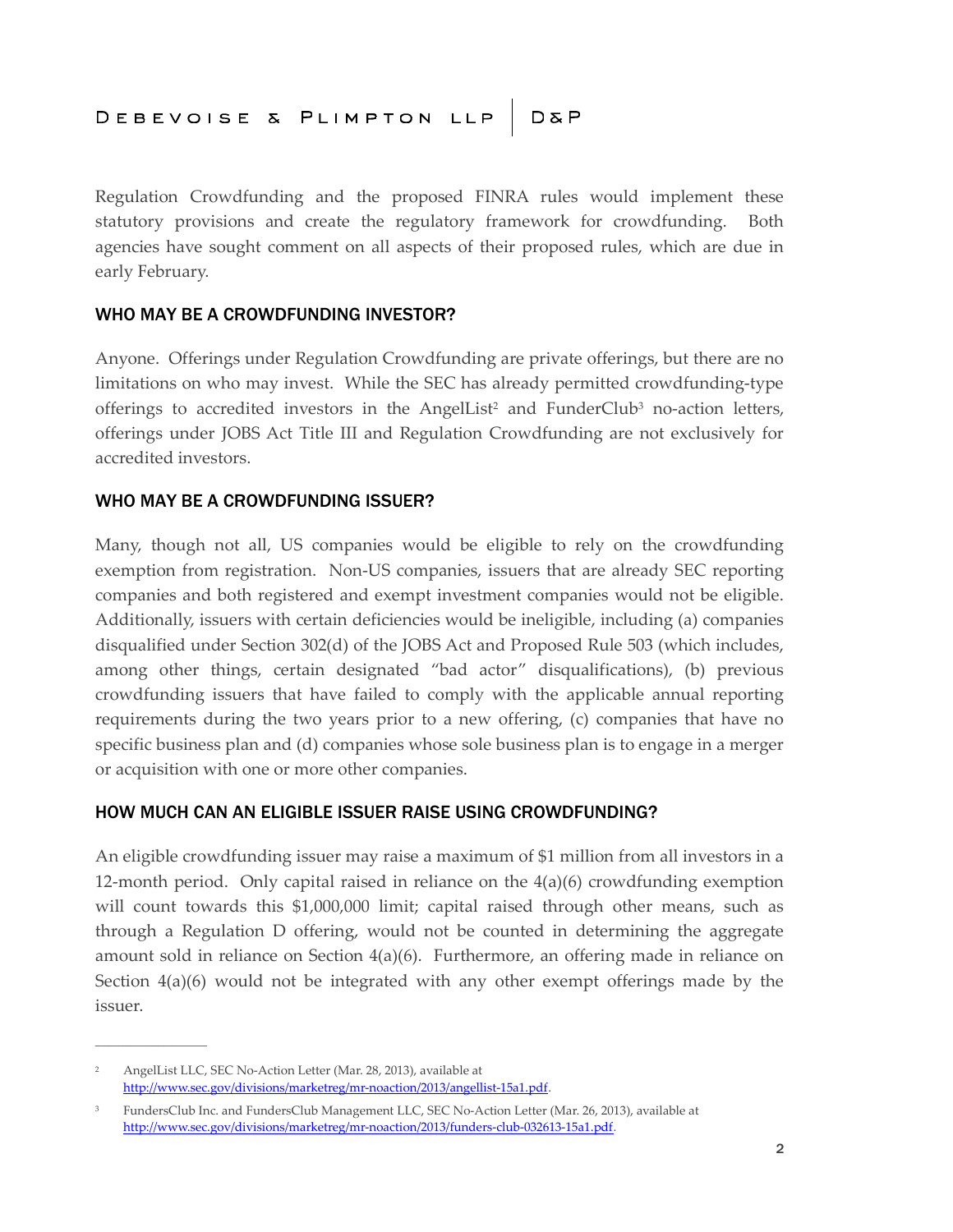### HOW MUCH CAN AN INVESTOR INVEST INITIALLY AND SELL IN SECONDARY TRANSACTIONS?

During the trailing 12 months preceding any crowdfunded transaction, an investor may invest no more than: (i) the greater of \$2,000 and 5 percent of its annual income or net worth, as applicable, if both the annual income and net worth of the investor is less than \$100,000; or (ii) 10 percent of its annual income or net worth, as applicable, not to exceed a maximum aggregate amount sold of \$100,000, if either the annual income or the net worth of the investor exceeds  $$100,000$  (Proposed Rule  $100(a)(2)$ ). The SEC interpreted these investment limitations to apply to all investors, including retail investors (whether or not accredited) and institutional investors, and both U.S. and non-U.S. citizens or residents.

The statute and proposed rules also restrict sales and transfers of crowdfund-issued securities during the first year after issuance (Proposed Rule 501). There are exceptions for sales and transfers to the issuer, accredited investors and family members or as part of a public offering. Regulation Crowdfunding would not impose on intermediaries a verification requirement with respect to secondary transactions.

#### WHO MAY INTERMEDIATE A CROWDFUNDING OFFERING?

Section 4A permits two types of intermediaries for a crowdfunding offering: a registered broker-dealer and a new type of regulated entity called a "funding portal." The issuer may use only one intermediary in connection with its offering. Broker-dealers do not need to make special or additional filings in order to engage in crowdfunding offerings, but their activities in this area are governed by Regulation Crowdfunding. Funding portals must register with both the SEC and FINRA. FINRA has already proposed rules governing the registration and activities of funding portals, which would treat funding portals as a lighter version of a broker-dealer.

Based on the proposed rules from both the SEC and FINRA, funding portals are permitted to function only in a limited capacity, and as a result will be subject to somewhat relaxed versions of broker-dealer regulatory requirements, including registration with the SEC and FINRA, reporting of disciplinary and other actions, a "just and equitable principles of trade" standard in their dealings with customers and others, the establishment and maintenance of a supervisory structure, compliance with anti-money laundering rules and maintenance of a fidelity bond and certain books and records.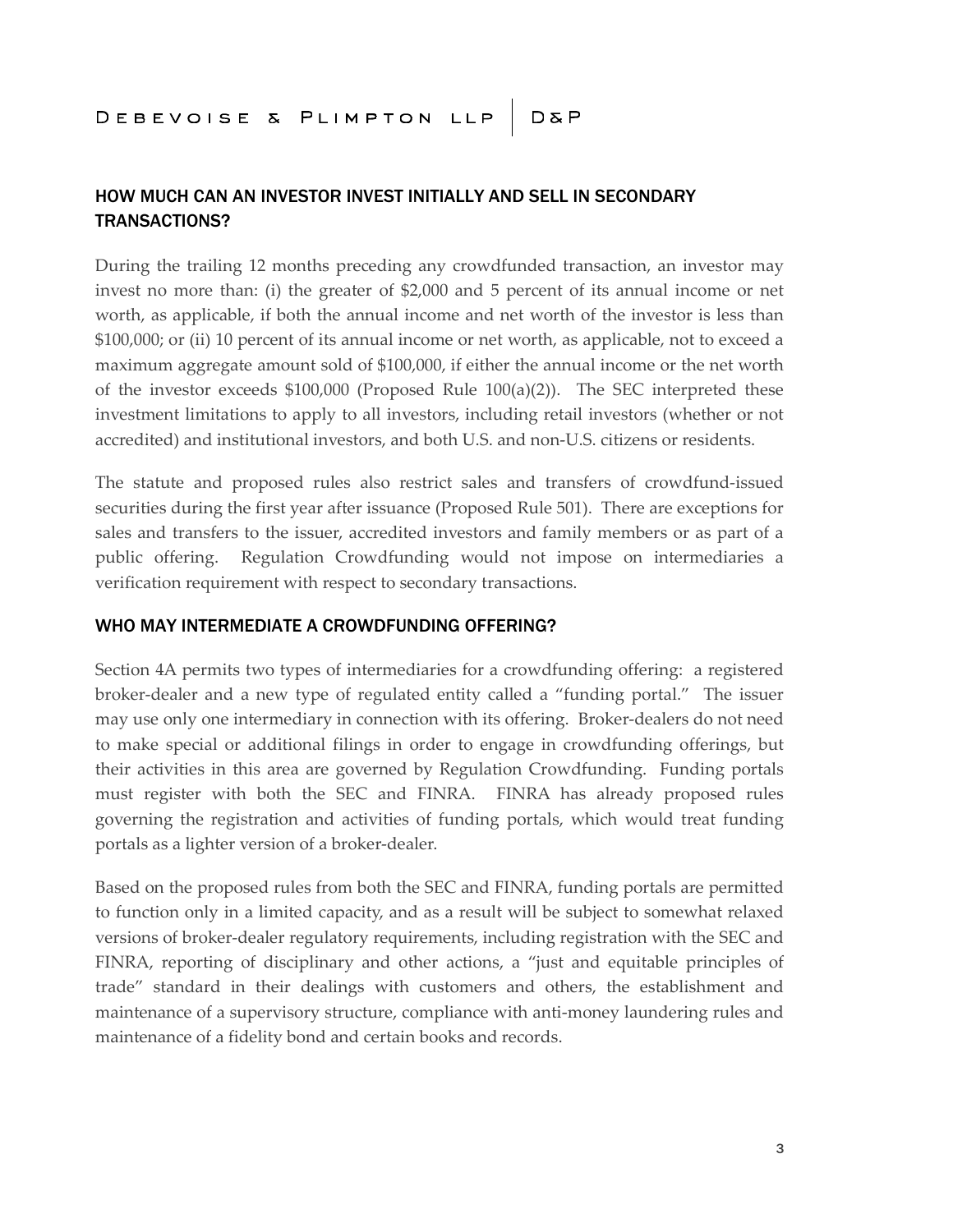### DEBEVOISE & PLIMPTON LLP D&P

#### WHY IS THE INTERMEDIARY PROHIBITED FROM OWNING THE ISSUER?

Regulation Crowdfunding would broadly prohibit any direct or indirect ownership of the issuer by the intermediary or any of its officers, directors or partners. The prohibition would include any interest that is purely economic or financial in nature. It also would forbid the receipt of such an interest as compensation for intermediating the offering.

The SEC justified this rule on conflict of interest grounds, even though Title III limited the prohibition to just officers, directors and partners of the intermediary. It is unclear if the proposed rule would prevent the intermediary and the covered persons from co-investing in the crowdfunding offering on the same terms as other investors.

#### WHAT DISCLOSURES MUST THE ISSUER MAKE AND WHEN?

An issuer wishing to avail itself of Section 4(a)(6) and Regulation Crowdfunding must file specified disclosures with the SEC and provide these disclosures to investors and the relevant intermediary for dissemination to investors by posting on its platform. These disclosures would include:

- the issuer's name, legal status, physical address and website address;
- information about officers and directors as well as owners of 20 percent or more of the issuer;
- a description of the issuer's business, anticipated business plan, planned use of proceeds from the offering and financial condition;
- disclosure of the current number of employees, material terms of any indebtedness of the issuer and any exempt offerings conducted within the past three years;
- the proposed public offering price, target offering amount, deadline to reach the target amount and whether the company will accept investments in excess of the target amount;
- disclosures concerning certain types of related-party transactions;
- a description of the issuer's ownership and capital structure;
- $\blacksquare$  financial statements of the company;<sup>4</sup>

**\_\_\_\_\_\_\_\_\_\_\_\_\_\_\_\_\_\_**

■ information about the intermediary, including its compensation;

<sup>4</sup> The financial statements must be reviewed by an independent accountant if the total amount raised is between \$100,000 and \$500,0000, and must be audited if the total amount raised is over \$500,000.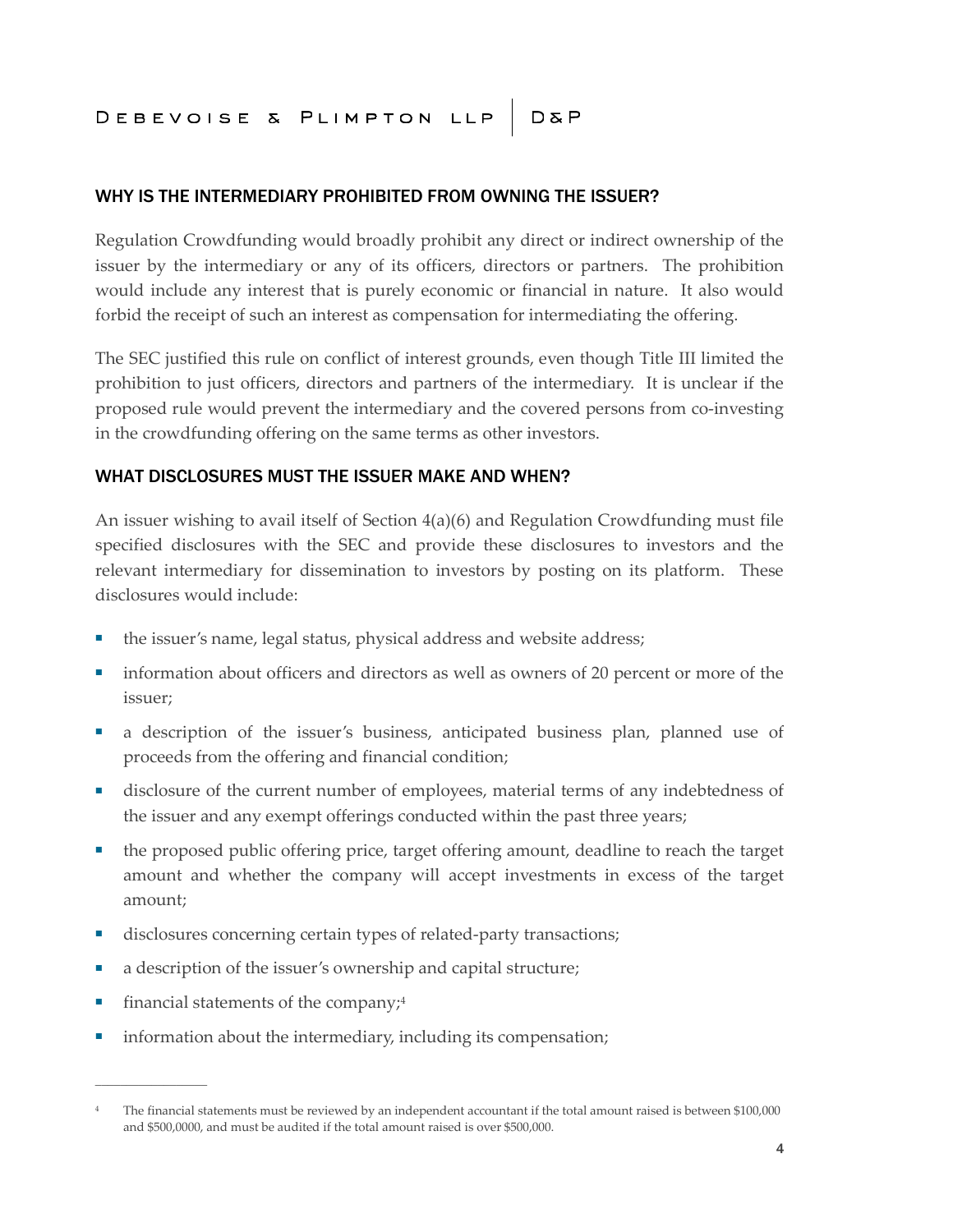- a discussion of the material risks associated with the investment; and
- certain mandatory legends.

The intermediary must make available these issuer disclosures for at least 21 days prior to the first securities being sold, but the intermediary may accept indications of interest during this period. While it is unclear whether the issuer can make changes to its disclosures during this 21-day period, the issuer must timely amend its offering document(s) to reflect material changes and provide updates on its progress toward reaching the target offering amount. A final update to investors disclosing the total amount of securities sold in the offering must occur no later than five days after the closing.

In addition to disclosures during the offering, issuers of successful crowdfunding offerings would be required to file an annual report with the SEC and provide it to investors. These annual reports require similar disclosures to the information provided in connection with the offering, but much less than is required of a public company. The SEC expects the issuer to determine how best to convey the information.

Regulation Crowdfunding would require that issuers meet their SEC filing requirements by submitting newly created Form C through EDGAR. Form C is designed to be flexible enough to meet the different disclosure and filing requirements by checking appropriate boxes and only filling in the applicable information.

The SEC has proposed a safe harbor for issuers for, among other things, insignificant failures to comply with Regulation Crowdfunding and good faith attempts to comply that fall short. While the safe harbor protects the offering (i.e., the issuer would not be required to become a public company), an enforcement action may nevertheless be commenced.

#### WHAT ARE THE INTERMEDIARY'S BASIC OBLIGATIONS?

Whether the intermediary is a broker-dealer or a funding portal, its basic obligations in connection with each offering are as follows:

- Provide an internet platform to facilitate the offering, including the making of applicable disclosures, and that includes a communication channel pursuant to which potential investors and others may discuss the offering;
- Take measures to reduce the risk of fraud by an issuer, including conducting due diligence concerning the issuer and its offering and denying access to issuers who are disqualified or present the potential for fraud;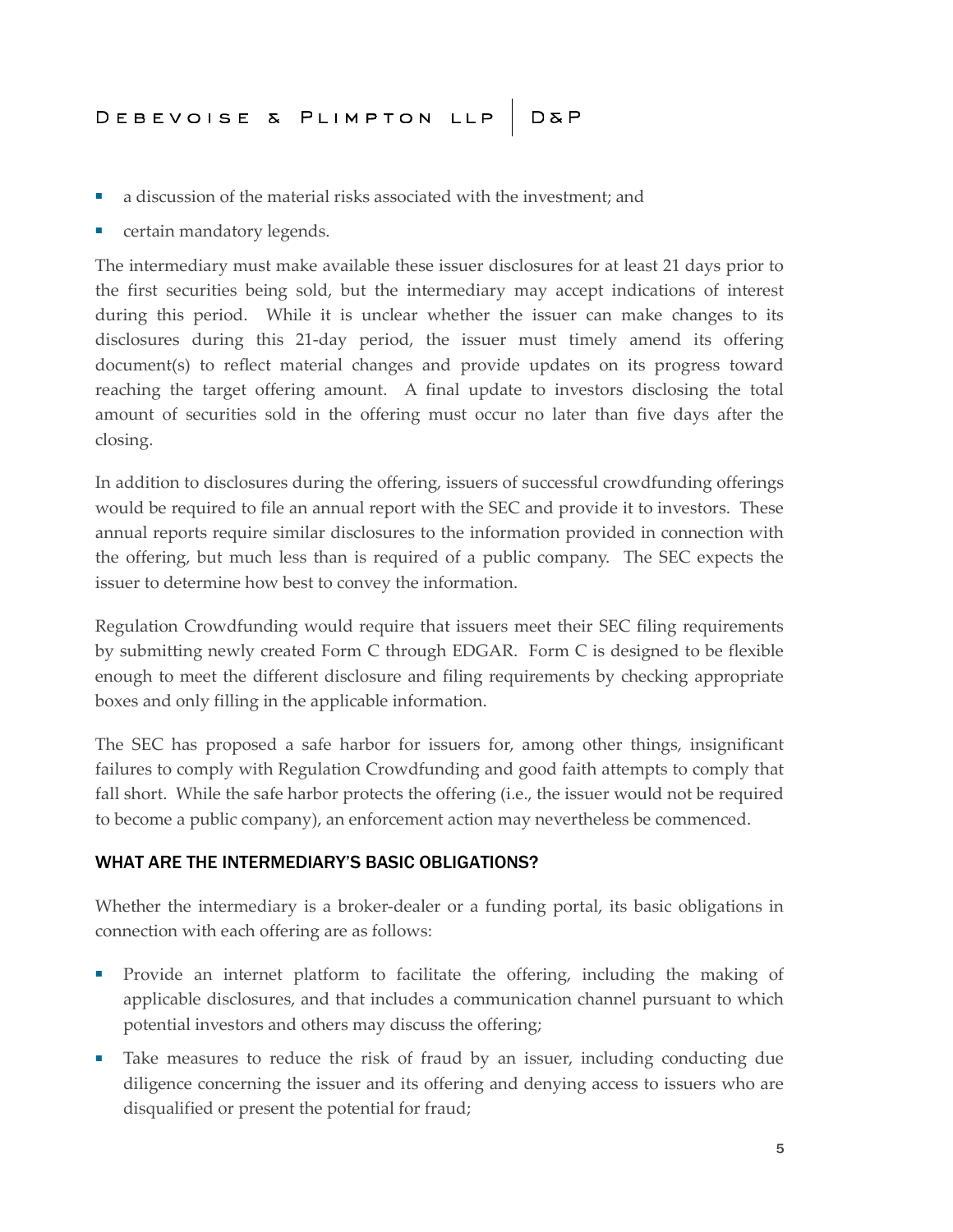## DEBEVOISE & PLIMPTON LLP D&P

- Open an account for each investor, and provide investors with educational materials, confirmations of investment commitments and purchases, and notifications of various events such as cancellation of the offering; and
- Arrange for the transmission of funds and securities, as applicable, in connection with the closing (or cancellation) of the offering.<sup>5</sup>

Proposed Rule 502 provides a safe harbor to issuers in the event of failures by the intermediary, so long as the issuer was not aware of such non-compliance or the failure occurred with respect to the offering of another issuer.

#### WHAT ADVERTISING OF THE OFFERING CAN OCCUR?

**\_\_\_\_\_\_\_\_\_\_\_\_\_\_\_\_\_\_**

An issuer generally may not advertise the terms of the offering, except through the intermediary's platform. However, issuers may utilize a notice containing the terms of the offering, basic factual information about the issuer and the internet address of the intermediary's platform for further information and an opportunity to invest. There does not appear to be any limitation on how the issuer can make available this notice. If the issuer's chosen intermediary is a funding portal, the funding portal also may not advertise the offering, but can advertise its services as an intermediary in crowdfunding transactions and identify one or more issuers or offerings available on its platform.

The issuer and its employees may participate in any discussion forum or other similar communication channel on the platform so long as it identifies itself as an issuer. In fact, intermediaries are required to have such a communications mechanism on their platforms and make it available in all offerings. Additionally, the issuer can utilize (and compensate) promoters to participate through the communications channel, so long as the promoter identifies itself as such and discloses that it has or will earn compensation for its efforts.

#### WHO CAN PAY AND RECEIVE COMPENSATION IN CONNECTION WITH OFFERINGS?

The proposed rules would place various limitations on the payment and receipt of compensation in connection with a crowdfunding offering. The restrictions can depend on the identity of the payor, the recipient or both. Several of the key points about compensation are as follows:

■ Issuers may compensate the intermediary for its participation in the offering, so long as that compensation does not include a financial interest in the issuer. The intermediary

<sup>5</sup> A broker-dealer intermediary may handle funds and securities on behalf of the issuer and/or investors, but a funding portal is prohibited from engaging in such activities.